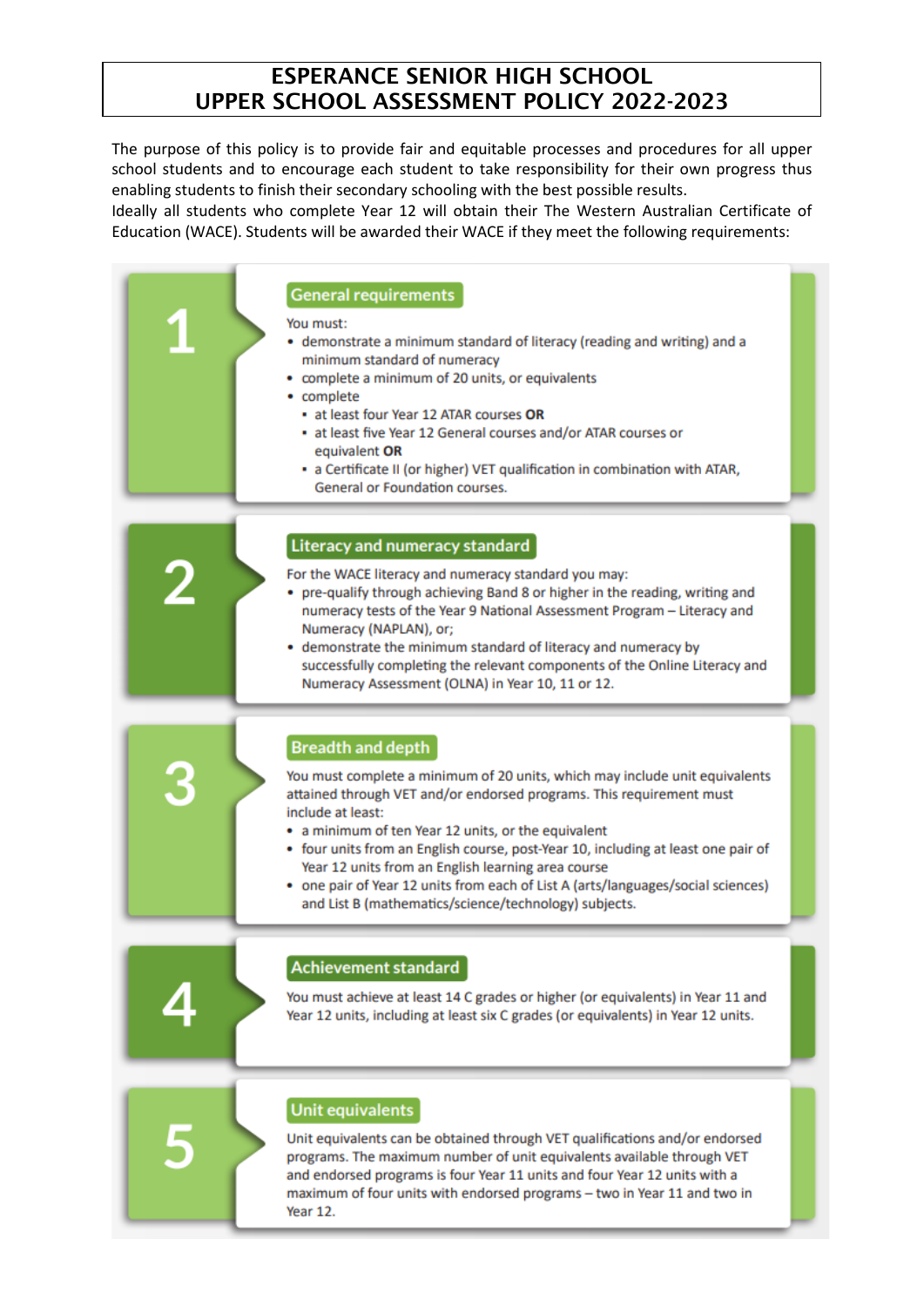This policy is based on the School Curriculum and Standards Authority (the Authority) requirements as outlined in the WACE Manual.

All Year 11 and Year 12 students are enrolled in a combination of ATAR, General and VET industry specific courses. Some students are also gaining unit equivalence for the Western Australian Certificate of Education (WACE) by undertaking one of the Vocational Education and Training (VET) qualifications. Some of the VET qualifications are delivered and assessed in partnership with South Regional TAFE, a registered training organisation (RTO).

#### **1. Student responsibilities**

It is the responsibility of the student to:

- maintain a good record of attendance, conduct and progress
- initiate contact with teachers concerning absence from class, missed in-class assessment tasks, requests for extension of the due date for out-of-class assessment tasks and other issues pertaining to assessment, prior to the assessment task due date
- attempt all in-class assessment tasks on the scheduled date and submit all out-of-class assessment tasks by the due date
- maintain an assessment file for each of the units studied which contains all completed written assessment tasks. To assist students, the school will establish an assessment file for each student for each course/program (See Section 9).

### **2. Teacher responsibilities**

It is the responsibility of the teacher to:

- develop a teaching and learning program that appropriately delivers the current Authority syllabus for each of the units that are delivered
- provide students with access to a course outline and an assessment outline (see Section 3)
- ensure that all assessment tasks are fair, valid and reliable
- provide students with timely assessment feedback and with guidance about how best to undertake future tasks
- maintain accurate records of student achievement
- meet ESHS and external timelines for assessment and reporting
- inform students and parents of academic progress, as appropriate.

### **3. Information provided to students**

Before teaching starts, the teacher will provide access to the following documents:

- the Authority syllabus for the units which includes the grade descriptions
- a course outline for the units that shows:
	- o all the content from the syllabus in the sequence in which it will be taught
	- $\circ$  the approximate time allocated to teach each section of content from the syllabus
- an assessment outline for the units that includes:
	- o the number of tasks to be assessed
	- o a general description of each assessment task
	- o the assessment type, as prescribed in the syllabus
	- o an indication of the syllabus content on which each task is based
	- $\circ$  the approximate timing of each assessment task (i.e. the week the task will be conducted or the start and submission dates for an extended task)
	- o the weighting for each assessment task
	- o the weighting for each assessment type, as prescribed in the assessment table of the syllabus.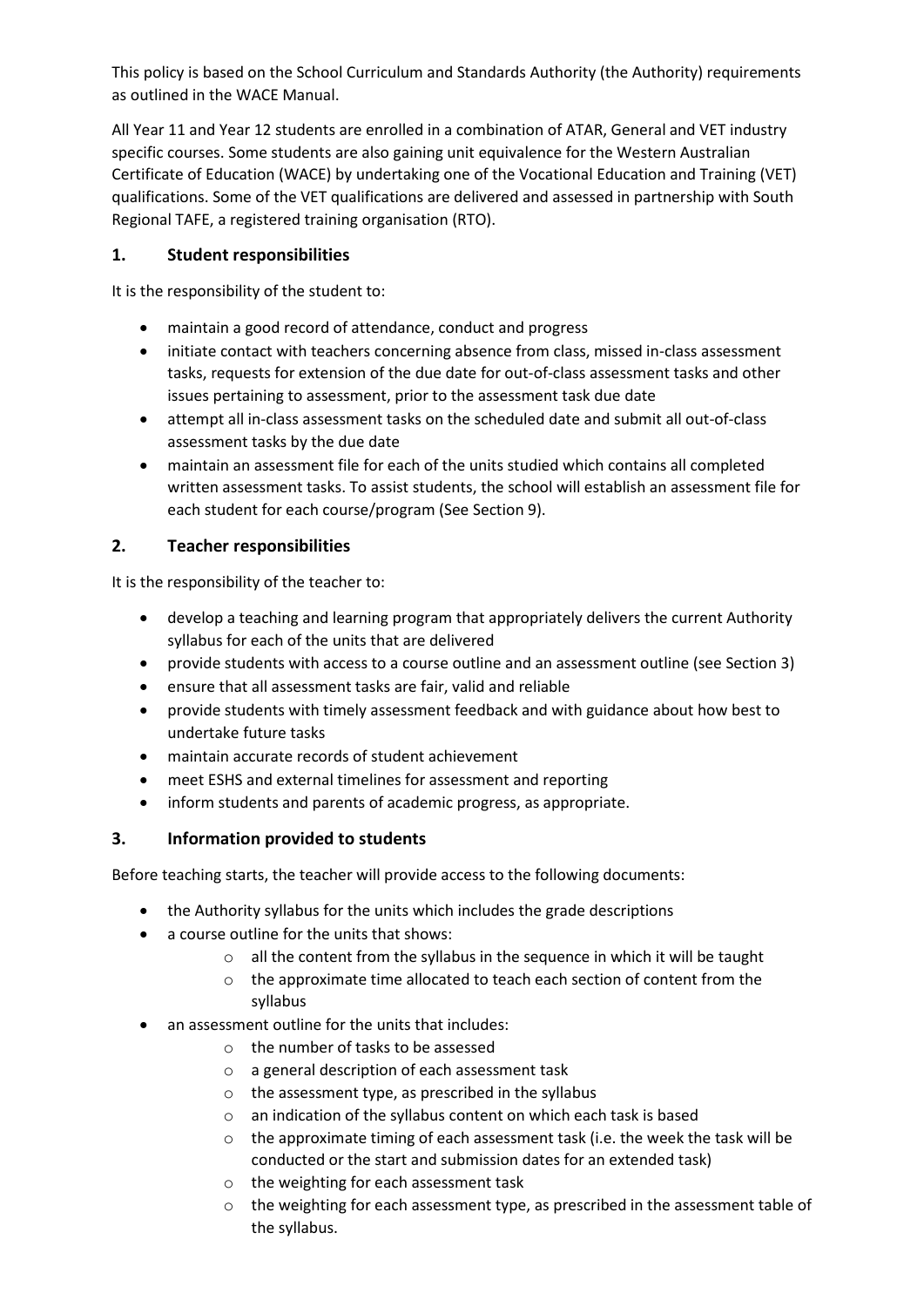### **4. Assessing student achievement**

At ESHS, all students are enrolled in units wherea number of assessment tasks will occur during the year, including end of semester examinations in all ATAR courses and an externally set task (EST) for Year 12 General courses (see Sections 5 and 6).

Each task provides evidence of student achievement. The teacher generates a ranked list of students in the class (or classes) using the weighted mark from all assessment tasks and assigns grades with reference to the grade descriptions.

The requirements for each assessment task will be clearly described in writing (i.e. what the student needs to do, often indicating the steps involved for extended tasks). Where appropriate, the criteria against which the task will be marked will be provided with the task.

Most tasks are completed in class. Some courses may include tasks that are completed out of class (in which case, student achievement will be validated to ensure authenticity).

Some courses may include assessment tasks to be completed by a group of students. In such cases, teachers will use strategies to enable them to assess the performance of each individual in the group. Typically, this will be identified in the task (or task brief) provided to the students at the commencement of the task.

Where students/families choose to go on holidays during term time they must understand that due dates and consequences for late work will still apply. It is the student's responsibility to organise work before their leave of absence. Assessment tasks can be emailed to the school, and/or submitted via Connect.

Extensions will only be granted where agreement has been reached with the teacher and Head of Department prior to the student's leave of absence. Extensions for assessments must be applied for at least two days BEFORE the due date. Extensions will only be granted in exceptional and/or justifiable circumstances and at the discretion of the teacher and Head of Department or Teacher in Charge.

Year 12 (ATAR) student school marks are subject to the Authority's statistical processes. To minimise the possible negative effects of this process, Learning Areas may complete an internal (school based) standardisation process. The cohort's course mark may be adjusted to reflect the group's anticipated performance in the final school exam.

Where a student's disability, specific education needs or cultural beliefs will significantly affect their access to an assessment task, the teacher may adjust the task in consultation with the relevant head of learning area/teacher-in-charge responsible for the course. (See Section 11).

### **5. Year 11 and 12 ATAR school examinations**

School examinations are included in the assessment outline for the units. The weighting for these school-based examinations varies between courses and is included in the assessment outline.

The examination timetable is issued to students prior to the start of the examination period. The examination rules – some of which are listed below - are distributed to the students prior to the examination period, and are available on the school's intranet. These rules are based on those that are used by the Authority for ATAR course examinations.

- Collusion between candidates will lead to cancellation of the practical and/or written examination marks for each of the students involved.
- Possession or knowledge of examination questions before an examination will lead to cancellation of the student's practical and/or written examination mark(s).
- Possession of unauthorised materials or technologies during an examination will lead to cancellation of part or all of the student's practical and/or written examination mark(s).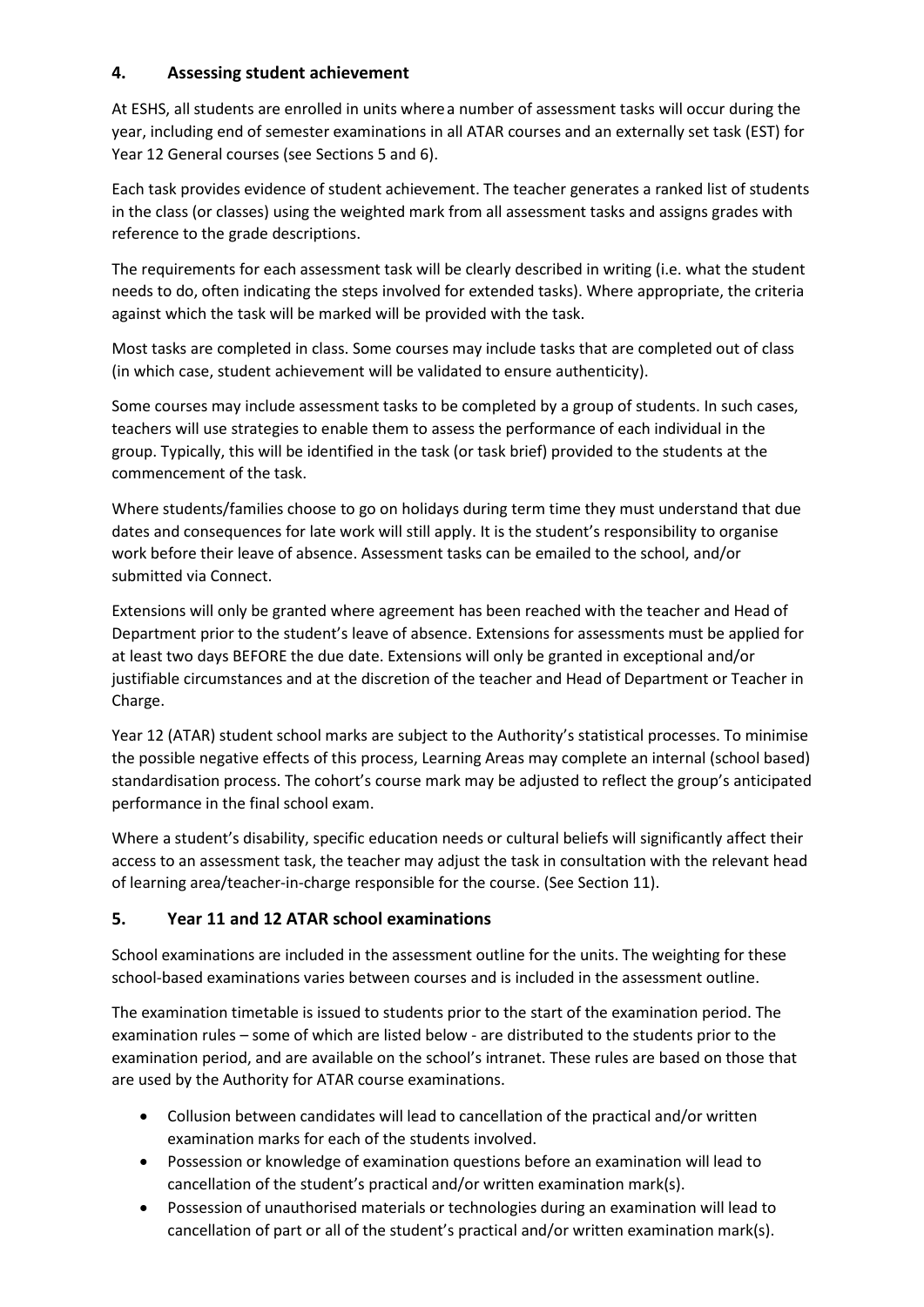- Markings on authorised materials in the examination room will lead to cancellation of part or all of the practical and/or written examination mark(s).
- Unauthorised removal of examination materials from the examination room will lead to cancellation of part or all of the student's practical and/or written mark(s).
- Blatant disregard of examination room regulations and/or instructions will result in the removal of the student from the examination room.

If an examination contains an error, or questions are based on content that is outside the syllabus or there is a breach of security, the school will:

- remove the question containing the error or based on content outside the syllabus, or
- set a new examination if there is a breach of security that affects all students, or
- penalise the students involved if there is a breach of security limited to only them (i.e. a mark of zero).

Where health issues or personal circumstances prevent a student from completing one or more school examinations, the student must submit a sickness/misadventure form to the deputy principal. The school will determine whether the reason is acceptable (see Section 13).

If the reason is acceptable to the school, an alternate date will be set or, where this is not possible, the student will not sit the examination. In this case, a predicted examination score will be allocated based on the student's performance in other assessments relative to that of the cohort and the performance of the cohort in the examination.

If the reason is not acceptable to the school, the student will be given a mark of zero.

#### **6. Year 12 General and Foundation course externally set task**

All students enrolled in a Year 12 General (or Foundation course) are required to complete an externally set task (EST) for that course.

The EST is included in the assessment outline for the pair of units. This assessment task has a weighting of 15% of the final mark for the pair of units.

The EST is a 50-minute written assessment task developed by the Authority based on content from Unit 3. It is completed in class, under standard test conditions.

Where a student does not complete the EST on the scheduled day, they will be required to complete the task at the first available opportunity (generally within two days of the student's return to school). If this is not until after the date that the Authority requires the school to submit the EST marks, the school will determine if the reason for non-completion is acceptable (see Section 13).

If the reason is acceptable to the school, the teacher will:

- decide on an alternate assessment task (if, in the opinion of the teacher, the task is no longer confidential), or
- allocate a predicted EST score based on the student's performance in other assessments relative to that of the cohort and the performance of the cohort in the EST.

If the reason is not acceptable to the school, the student will be allocated a mark of zero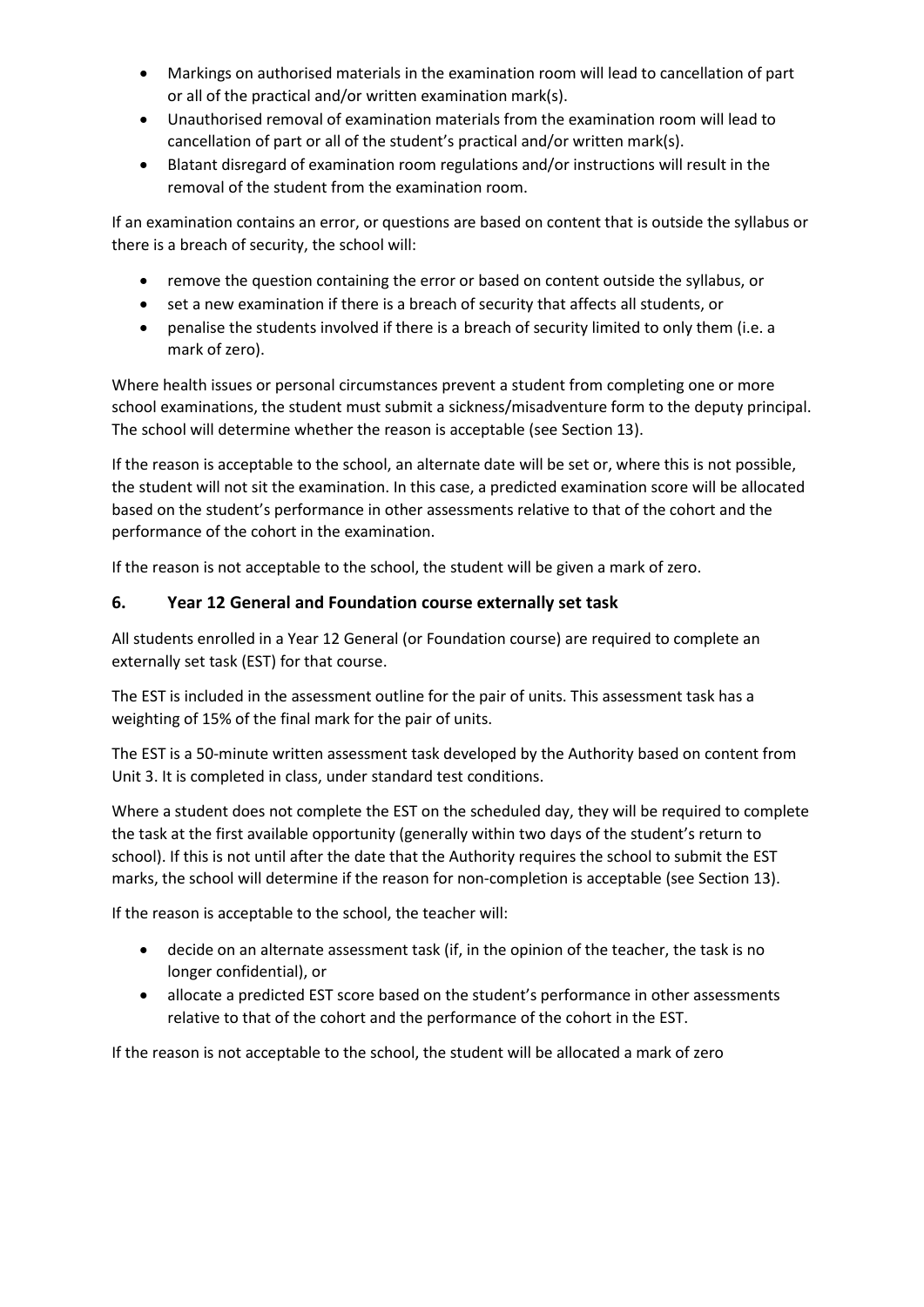## **7. Cheating, collusion and plagiarism**

Students must not cheat (i.e. engage in a dishonest act to gain an unfair advantage).

All work in each individual assessment task must be the work of the student. Students are not permitted to submit for marking (i.e. as original) any work which:

- is prepared or substantively contributed to by another person (e.g. student, teacher, tutor or expert)
- is copied or downloaded from the internet without acknowledging the source
- paraphrases or summarises the work of others.

If a student is believed to have engaged in cheating, collusion or plagiarism, the teacher will refer the matter to the relevant head of learning area/teacher-in-charge responsible for the course. As part of this process, the student and the parent/guardian will be informed of the suspected inappropriate behaviour. The student will be provided with the right of reply.

If it is demonstrated that a student has cheated, colluded or plagiarised, one of the following penalties will apply:

- a mark of zero for the whole assessment task, or
- a mark of zero for the part of the assessment task where the teacher can identify that the work is not the student's own.

The student and parent/guardian will be informed in writing of the decision made, the penalty and any further disciplinary action.

#### **8. Security of assessment tasks**

Where there is more than one class studying the same pair of units at the school, all the assessment tasks will be the same to ensure student marks are on the same scale. In cases where there is more than one class, to ensure that no students are unfairly advantaged, the question papers used for inclass assessment tasks will be collected at the end of the lesson and retained by the teacher until the task has been completed by all classes. In their own interests, students must not discuss the nature of the questions with students from the other classes until after all classes have completed the task. Discussion of the questions will be treated as collusion and the students will be penalised.

Where the school uses the same assessment task or examination as other schools, the task/examination and the student responses will be retained by the teacher until the task/examination has been completed by all schools.

### **9. Retention and disposal of student work**

Students are responsible for retaining all of their marked written assessment tasks. To assist students, the school may establish an assessment file for each student for each course/program. The file holds all the student's marked written assessment tasks. The school will retain all non-written assessment tasks (typically as audio or video recordings or digital products). All assessment material is required by the teacher when assigning grades at the completion of the pair of units. The Authority may request access to these assessment files for moderation purposes so the school – and/or the students in instances where work is given to the them for revision purposes - must retain these files until the school's grades are approved by the Authority, at the conclusion of student appeals, at the end of Term 4.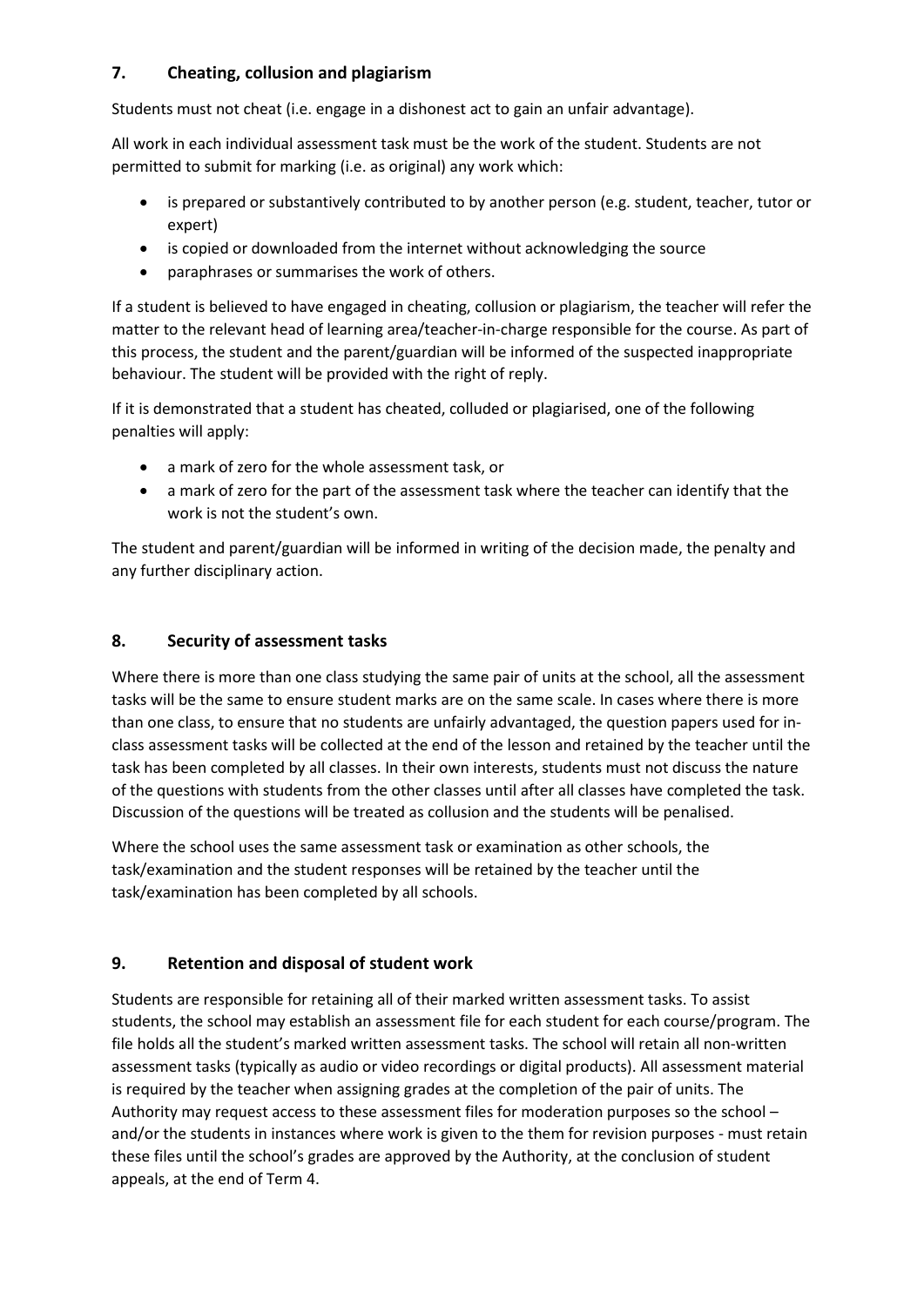As mentioned, students will have access to the assessment file for revision purposes during class time and for home study in the week prior to the Semester 1 and Semester 2 examination periods. Students are required to return the file to the teacher at the conclusion of the examination period. The files will be available to students for collection at the end of the school year. All materials not collected by the end of the year will be securely disposed of by the school.

The school will not use the materials for any other purposes without the written permission of the student.

### **10. Modification of the assessment outline**

If circumstances change during the teaching of a pair of units, requiring the teacher to make adjustments to scheduled assessment tasks, then students will be notified and provided with access to the modified assessment outline.

Where a disability, special education needs or cultural beliefs have resulted in the inability of a student to complete one or more assessment tasks, the assessment outline will be modified and provided to the student and parent/guardian.

## **11. Students with a disability**

Students with a diagnosed disability will, where their disability, impairment or medical condition will significantly affect their access to a particular assessment task, have written and/or practical assessment tasks (including school examinations) adjusted by the teacher in consultation with the relevant head of learning area/teacher-in-charge responsible for the course. These adjustments will be consistent with those described in the Authority's Guidelines for disability adjustments for timed assessments, which can be accessed from the Authority website (www.scsa.wa.edu.au). Adjustments, depending on the individual student's education needs, can include special equipment, modified papers, provision of a scribe, or additional time to complete the task.

Note: for Year 12 students with a diagnosed disability which has functional impact on their performance, the school will apply to the Authority for consideration of special examination arrangements. The granting of special examination arrangements by the Authority is not automatic. Where the Authority approves arrangements for the ATAR course examinations, these arrangements may differ from those the school has used for school-based assessment. Students who have been granted special examination arrangements should be aware that their ATAR course examinations may be held at alternative venues.

### **12. Completion of units**

A grade (A, B, C, D or E) is assigned for completed units (and/or pairs off units).

Students are required to:

- attempt all in-class assessment tasks on the scheduled date
- submit all out-of-class assessment tasks on or before the due date.

If an assessment task cannot be submitted directly to the teacher, it is to be submitted to the relevant head of learning area/teacher-in-charge.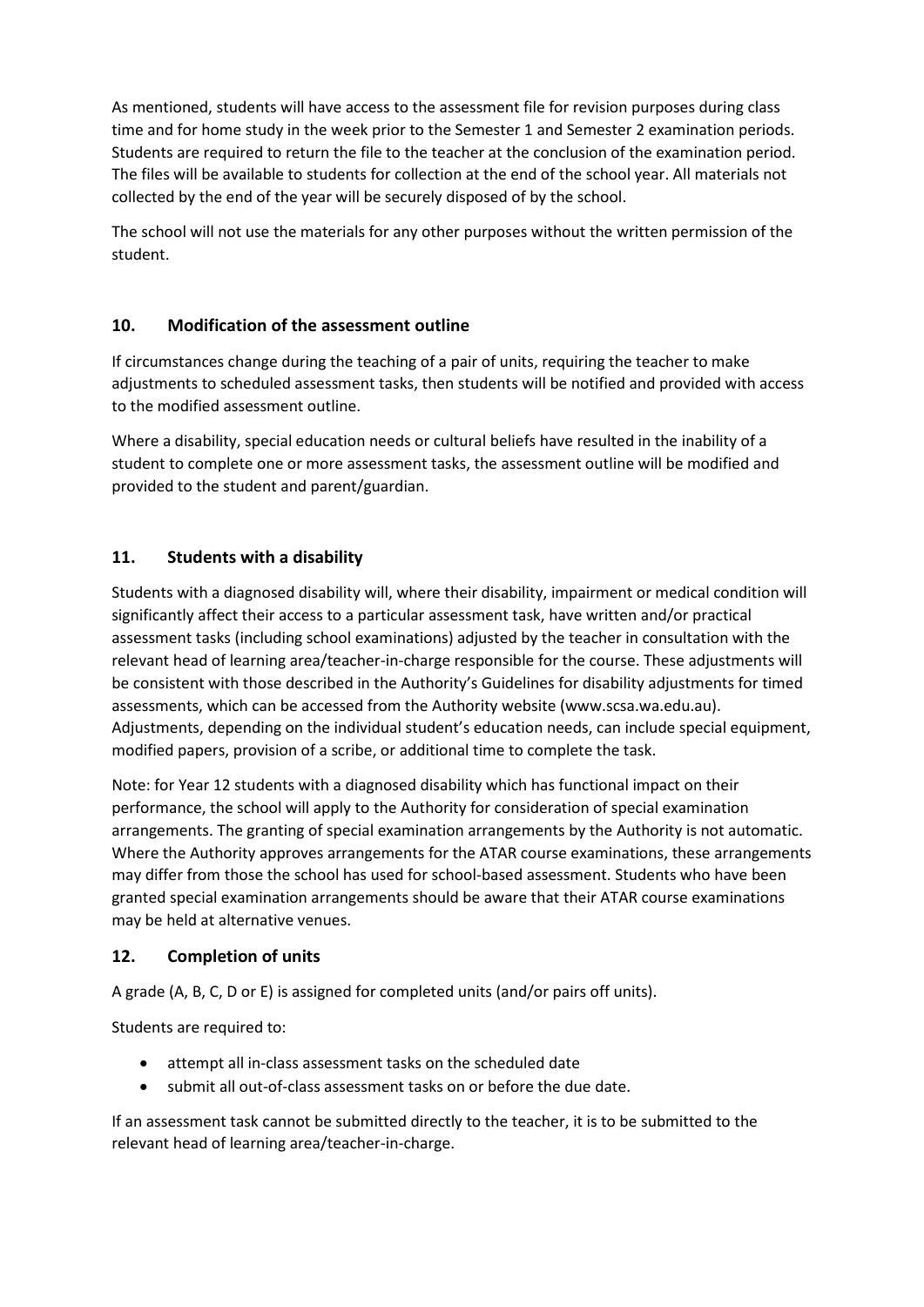Where health issues or other personal circumstances prevent a student completing an in-class assessment task, the student or the parent/guardian must discuss the matter with the teacher at the earliest opportunity before the scheduled date. The school will determine whether the reason is acceptable (see Section 13).

Where the reason for not submitting an assessment task or attending a scheduled in-class assessment task is acceptable to the school (see Section 13), the student's assessment outline will, where possible, be adjusted and a grade assigned.

If a student does not submit an out-of-class assessment task or attend a scheduled in-class assessment task without providing an acceptable reason, the teacher will advise the student and the parent/guardian/carer of the possible impact of the penalty on the student's grade.

Where an out-of-class assessment task is submitted after the due date, or is not submitted, and the student does not provide a reason which is acceptable to the school (see Section 13), the following penalties apply:

- Student mark x 0.9 if submitted one day late, or
- Student mark x 0.8 if submitted two days late, or
- Student mark x 0.7 if submitted three days late, or
- a mark of zero if submitted more than three days late, or not submitted at all.

Where an in-class assessment task is missed and the student does not provide a reason which is acceptable to the College (see Section 13 for details), the student will receive a mark of zero.

For VET students, and some General and Foundation Courses, in cases where work is not completed by the due date, teachers may make a judgement based on the evidence that is available. This judgement would require that the student had made satisfactory progress towards the completion of the task and/or that there were extenuating circumstances for the partial completion of the work.

#### **13. Acceptable reasons for non-completion or non-submission of an assessment task**

The penalty for non-completion or non-submission of an assessment task will be waived if the student provides a reason which is acceptable to the school. For example:

- where sickness, injury or significant personal circumstances prevents a student attending on the day that an in-class assessment task (including school examinations and the externally set task) is scheduled
- where sickness, injury or significant personal circumstances for part or all of the period of an out-of-class assessment task prevents completion or submission by the due date.

In such cases, the parent/guardian must:

- contact the school before 9.30 am on the day of the in-class assessment task or due date for submission of an out-of-class assessment and
- provide either a medical certificate or a letter of explanation immediately following the student's return to school.

Where the student provides a reason, which is acceptable to the school for the non-completion or non-submission of an assessment task, the teacher will:

- negotiate an adjusted due date for an out-of-class assessment task or an adjusted date for an in-class assessment task (generally, within two days of the student's return), or
- decide on an alternate assessment task (if, in the opinion of the teacher, the assessment is no longer confidential), or
- not require the task to be completed and re-weight the student's marks for other tasks in that assessment type (provided, in the opinion of the teacher, sufficient evidence exists in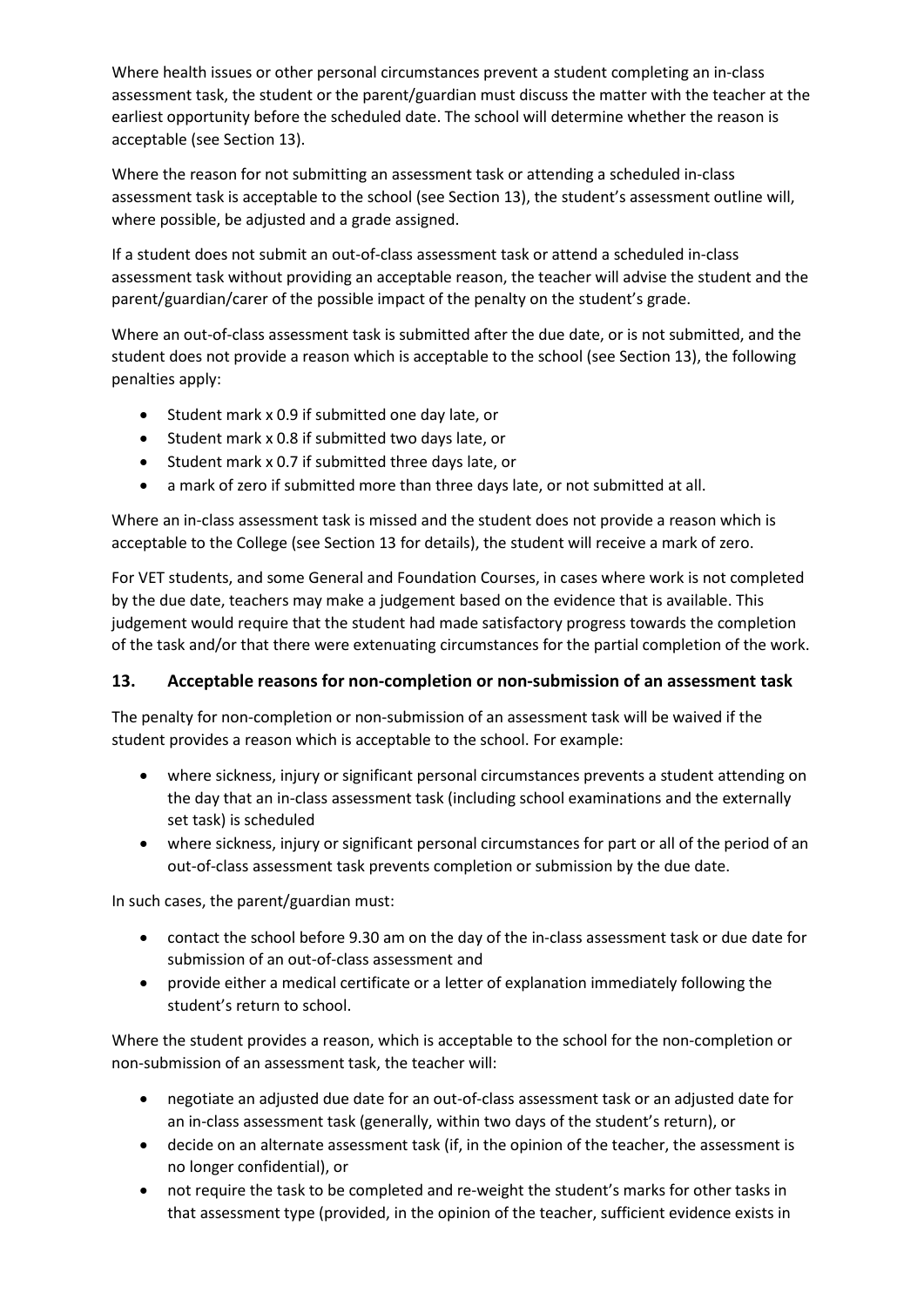the other tasks completed to meet the Authority's requirements for the course and to enable a grade to be assigned).

Events that can be rescheduled are not a valid reason for non-completion or non-submission of an assessment task (e.g. family holidays, preparation for the School Ball).

Where a catastrophic event (e.g. a pandemic) affects delivery of the teaching program, the completion or submission of one or more assessment tasks and/or completion of the school examination timetable, students will be advised by the school of adjustments to the task requirements and/or the assessment outline.

#### **14. Transfer between courses and/or units**

If a student commences a pair of units late, they may be at risk of being disadvantaged compared to others in the class. An application to transfer between types of courses or between courses is made through the year coordinator and/or the deputy principal. A meeting will be held with the student and the parent/guardian to discuss the student's progress and the requirements necessary for the student to be assigned a grade in the pair of units into which they wish to transfer.

At ESHS, the deadline for student transfers in Years 11 and 12 is Friday of Week 5 in Term 1. A student transferring by the due date will be withdrawn from the original pair of units and no grade will be assigned. The student will then be enrolled in the pair of units into which they are transferring and the school will develop an assessment program to ensure the student meets the syllabus requirements for the course. Where a transferring student has an assessment program that differs from other students, the student will be provided with an individual assessment outline showing how a school mark for the pair of units will be determined.

In Year 11, students can also transfer at the end of Semester 1. In such cases, the student will receive a mark and a grade for the unit completed in Semester 1.

#### **15. Transfer from another school**

It is the responsibility of any Year 11 student who transfers into a class from the same course at another school, prior to the Authority's recommended last date for student transfers between pairs of Year 11 units, to provide the school with evidence of all completed assessment tasks from the previous school.

This information will be used by ESHS to determine what additional content and assessment tasks the student needs to complete to be assigned a mark and a grade in the pair of units for the course.

If a Year 11 student transfers from another school into the same course, and it is mid-year, the previous school should provide a grade and mark for the unit to the Authority. The student would then be enrolled in a single unit for Semester 2.

Where a transferring student is being enrolled in a course they did not study at their previous school, the student will be enrolled in a single unit for Semester 2.

If a student transfers from another school in Year 12, they may only be enrolled in Year 12 courses if the transfer occurs prior to the Authority's Year 12 course enrolment deadline (usually the first week of April). After that date, Year 12 students will not be permitted to enrol in Year 12 courses.

Where a transferring student has an assessment program that differs from other students, the student will be provided with an individual assessment outline showing how a school mark for the pair of units will be determined.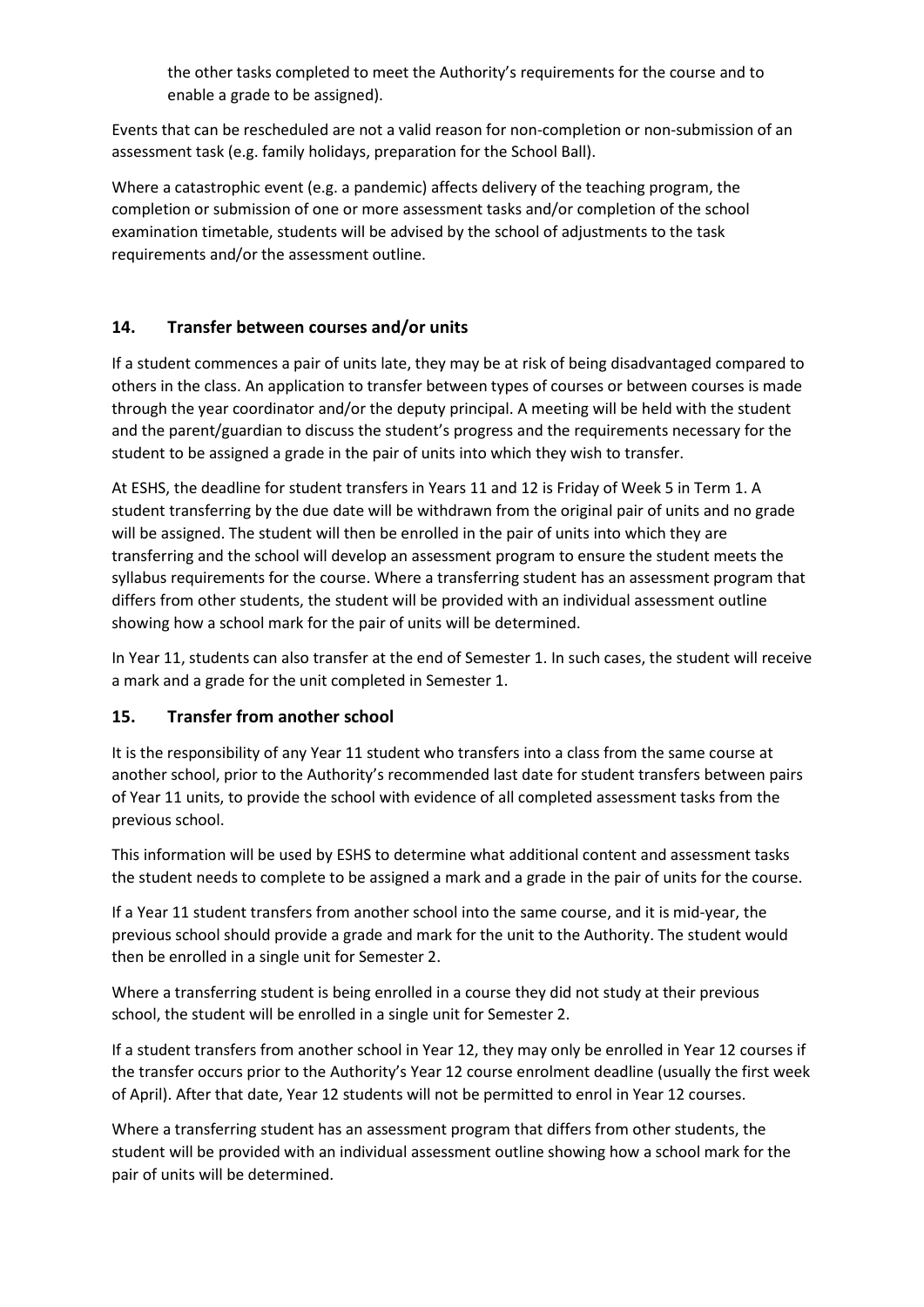#### **16. Reporting student achievement**

ESHS reports student achievement to the Authority at the end of each semester for students in Year 11, and at the end of Semester 1 for year 12 students. The report provides for each course:

- a comment by the teacher
- a grade\*
- the percentage mark in the school-based examination (for ATAR courses)
- the percentage mark\* (calculated from the weighted total mark).

\* The Semester 1 mark and grade may be interim as they may not be finalised until the pair of units is completed at the end of the year.

At the end of year 12, students will be provided with an Esperance SHS statement of achievement, which lists the school mark and grade for each pair of units. These are the results which will be submitted to the Authority. Successful completion of VET qualifications and endorsed programs are also listed on the statement of achievement.

All final grades are subject to approval by the Authority at the end of the year. Students will be notified of any changes from the Authority's review of the students' results submitted by the school.

#### **17. Reviewing marks and grades**

If a student considers that there is an issue about the delivery of a course, the marking of one or more assessment tasks or the grade assigned for a pair of units, then they should, in the first instance, discuss the issue with the teacher.

If an assessment issue cannot be resolved through discussion with the teacher, then the student or the parent/guardian should approach the relevant head of learning area/teacher-in-charge responsible for the course.

The student or their parent/guardian can request, in writing, that the school conduct a formal assessment review, if they consider that the student has been disadvantaged by any of the following:

- the assessment outline does not conform to the syllabus requirements
- the assessment procedures used do not conform with the school's senior secondary assessment policy
- procedural errors have occurred in the determination of the course mark and/or grade
- computational errors have occurred in the determination of the course mark.

The principal, or a nominated representative, will conduct the review. The reviewer will meet with the student and the teacher independently and prepare a written report. This report will be provided to the student and their parent/guardian.

If this review does not resolve the matter, the student or parent/guardian may appeal to the Authority using an appeal form which is available from the deputy principal or the Authority website.

The Authority representatives will then independently investigate the claim and report to the Authority's student appeal committee.

If the committee upholds a student appeal, the school will make any required adjustments to the student's mark and/or grade and, where required, the mark and/or grade of other students and reissue reports and/or the statement of achievement as necessary.

####